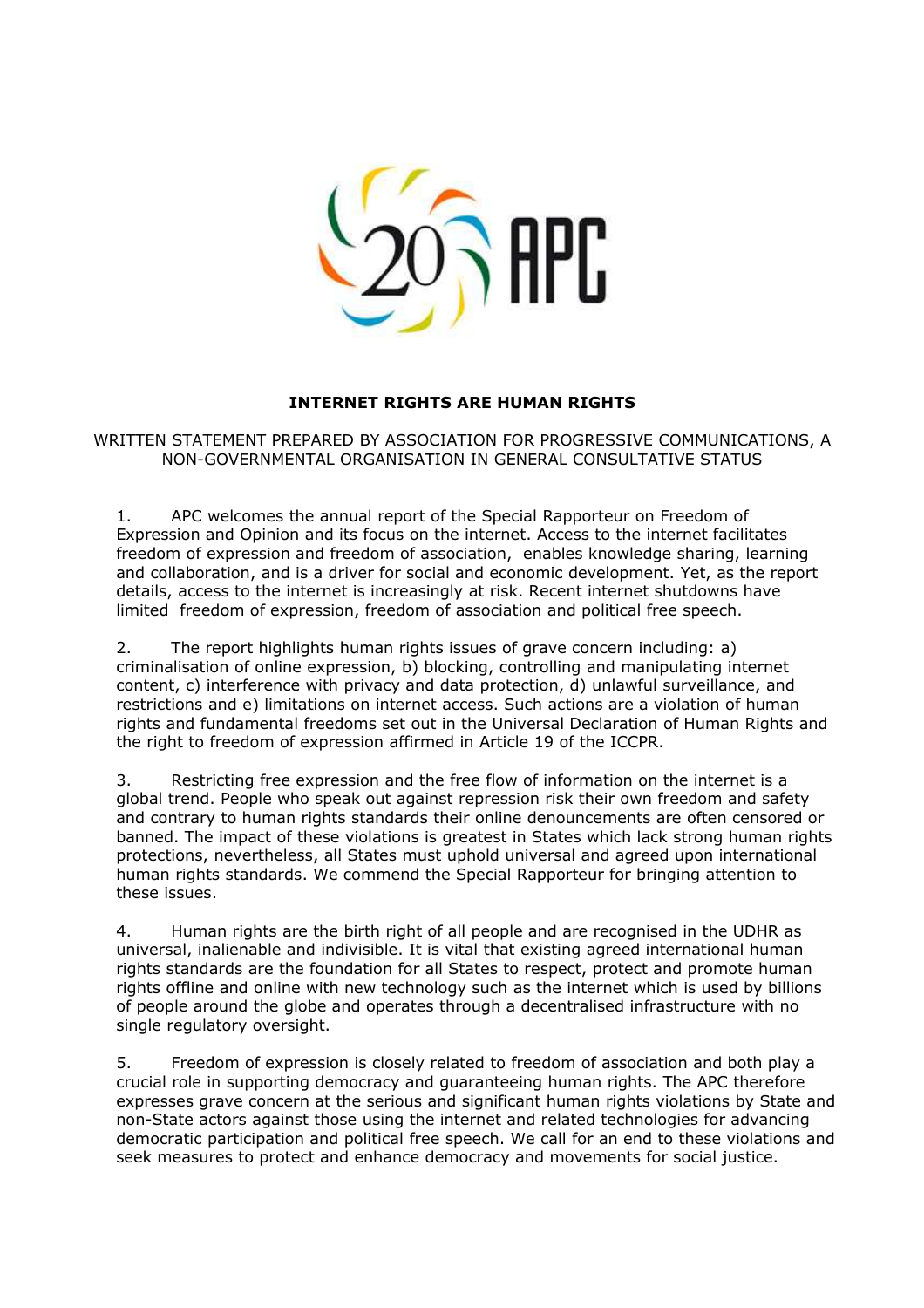6. Internet intermediaries include internet service providers, internet cafes, blog hosts, mobile operators, social networking platform providers, and search engines. These play critical roles in supporting online communication and upholding freedom of expression and freedom of association by providing access to networks, and enabling online participation . State activities which interfere with fluid online activity are growing, such as increasing licensing conditions requiring collection of user data, provision of user account information, requiring control of online content and behaviour, and the erosion of protection from liability for third party content.

7. The Special Rapporteur was unable to consult fully in all regions during the past year. APC has more than 40 members and a global network. We work with multiple and diverse civil society organisations which also have global, regional and national networks. The global issues raised by the Special Rapporteur require a global response.

8. The Special Rapporteur highlights new and emerging human rights issues. For example, access is a critical building block of exercising the rights to freedom of expression and freedom of association. We reiterate that access is a multi-faceted concept, including not only physical access to the internet but also access in local languages, accessibility for disabled persons and access to locally produced content.

9. We congratulate the Special Rapporteur for highlighting women's human rights. We recall State commitments to women's human rights and the recent focus of the Commission on the Status of Women on women, science and technology. Women's rights to freedom of expression and freedom of association must be respected and protected. All forms of gender based violence (including domestic violence, sexual violence and harassment) in both public and in private spheres are forms of discrimination and a violation of women's human rights. $^1$  $^1$  States must take all steps to prevent and eliminate such violence. In relation to the internet this means ensuring that laws, policies and practices do not permit or create new forms of violence against women such as cyberstalking, digital surveillance, data monitoring and other interferences with women's rights. Women's human rights must be respected and protected and not restricted, directly or indirectly, in the name of 'security' or other law enforcement measures except as determined in accordance with agreed human rights standards, including women's human rights standards.

10. We emphasise that consideration of human rights and the internet requires an intersectional approach that can make the links between, for example, universal access to infrastructure, accessibility and usability for marginalised groups and the promotion of linguistic diversity. For the internet to fulfil its potential as a platform for shared learning, innovation, solidarity and collaborative action for justice, multiple factors must be considered. This includes the current worrying trends in limitations on freedom of information by means of intellectual property rights enforcement, blatant disregard of personal privacy by social networking platforms, and the building in of surveillance tools in network infrastructure.

11. The clear application of existing international human rights standards to the internet by the Special Rapporteur highlights the fundamental nature of those standards and provides a clear way forward. These standards have been reiterated by civil society groups over the last twenty years, including in the APC Internet Rights Charter which demonstrates the application of the UDHR in relation to the internet.<sup>[2](#page-1-1)</sup> Building on this work, a set of 10 internet rights and principles was recently developed as a guide to upholding human rights in the internet environment.<sup>[3](#page-1-2)</sup>

<span id="page-1-2"></span>3 Internet Rights and Principles Coalition "10 Internet rights and principles" (2011) [www.internetrightsandprinciples.org](http://www.internetrightsandprinciples.org/)

<span id="page-1-0"></span><sup>1</sup> General Comment 19, Committee for the Elimination of All forms of Discrimination against Women ( $11<sup>th</sup>$  session, 1992).

<span id="page-1-1"></span><sup>2</sup> Association for Progressive Communication "Internet Rights Charter" (2002)<http://www.apc.org/en/node/5677/>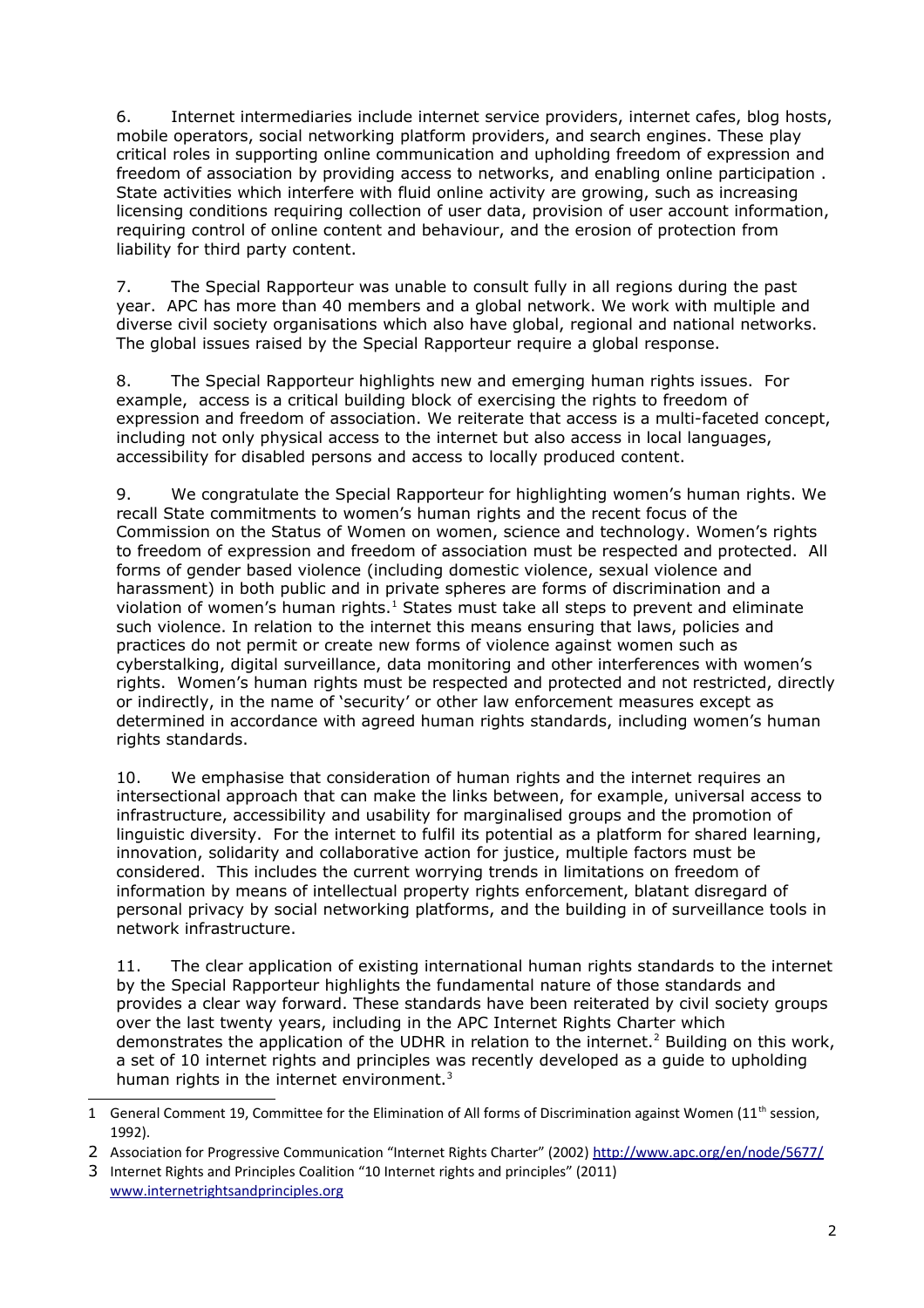12. We acknowledge that human rights and the internet is a new issue for the Human Rights Council. However the Council has invaluable expertise which can be used to enrich the discussions of human rights in more technical or sector specific spaces related to the internet including: the Internet Governance Forum, the World Summit on the Information Society, and the International Telecommunications Union. The Human Rights Council must continue to play its part in accordance with its mandate to "promote universal respect for the protection of all human rights and fundamental freedoms for all, without discrimination of any kind, and in a fair and equal manner" (GA 60/251, OP 2).

13. We urge the Council to adopt a participatory approach in developing responses to the issues raised by the Special Rapporteur. Such responses must be generated through open processes, which ensure the engagement of all, particularly vulnerable and marginalised groups, in accordance with the rights based approach and principles of information sharing, participation and transparency.

## **RECOMMENDATIONS**

In light of the issues raised in the report of the Special Rapporteur we make the following recommendations:

We call on States to:

- take immediate steps to end acts of violence, harassment and other human rights violations committed against individuals because of the exercise of their human rights and fundamental freedoms on the internet
- take immediate measures to stop unlawful interference with freedom of expression including in relation to internet
- repeal laws which criminalise online freedom of expression and release persons detained under such laws
- cease interference with freedom of expression by means of content control, filtering, surveillance or other interference with privacy by means which violate international human rights standards
- limit the limitations on freedom of expression and place limitations on freedom of expression only in accordance with international human rights standards
- conduct independent investigations where appropriate into allegations of unlawful interference with freedom of expression
- reaffirm that human rights are universal, indivisible and interconnected
- reaffirm the right to freedom of expression including the right to seek, receive, and impart information of any kind in any form and regardless of frontiers as set out in article 19 of the UDHR and the ICCPR
- uphold the rule of law and place limitations on freedom of expression only in accordance with the express requirements of agreed human rights standards
- uphold their responsibilities to respect, protect and promote human rights including freedom of expression and freedom of association
- ensure national laws, including constitutions, enshrine freedom of expression, including in relation to the internet, as a fundamental human right
- respect, protect, and promote the role of human rights defenders, including their freedom of association
- ensure that privacy, data collection and surveillance laws meet international human rights standards and do not target, directly or indirectly, marginalised or vulnerable groups, including on the grounds of sexual orientation or gender identity
- consider the issues raised in the report and refer these to national authorities and institutions for consideration in their specific contexts
- highlight human rights and internet issues in their periodic reports to treaty bodies
- communicate with the Special Rapporteur on measures to uphold freedom of expression and the rule of law in relation to the internet